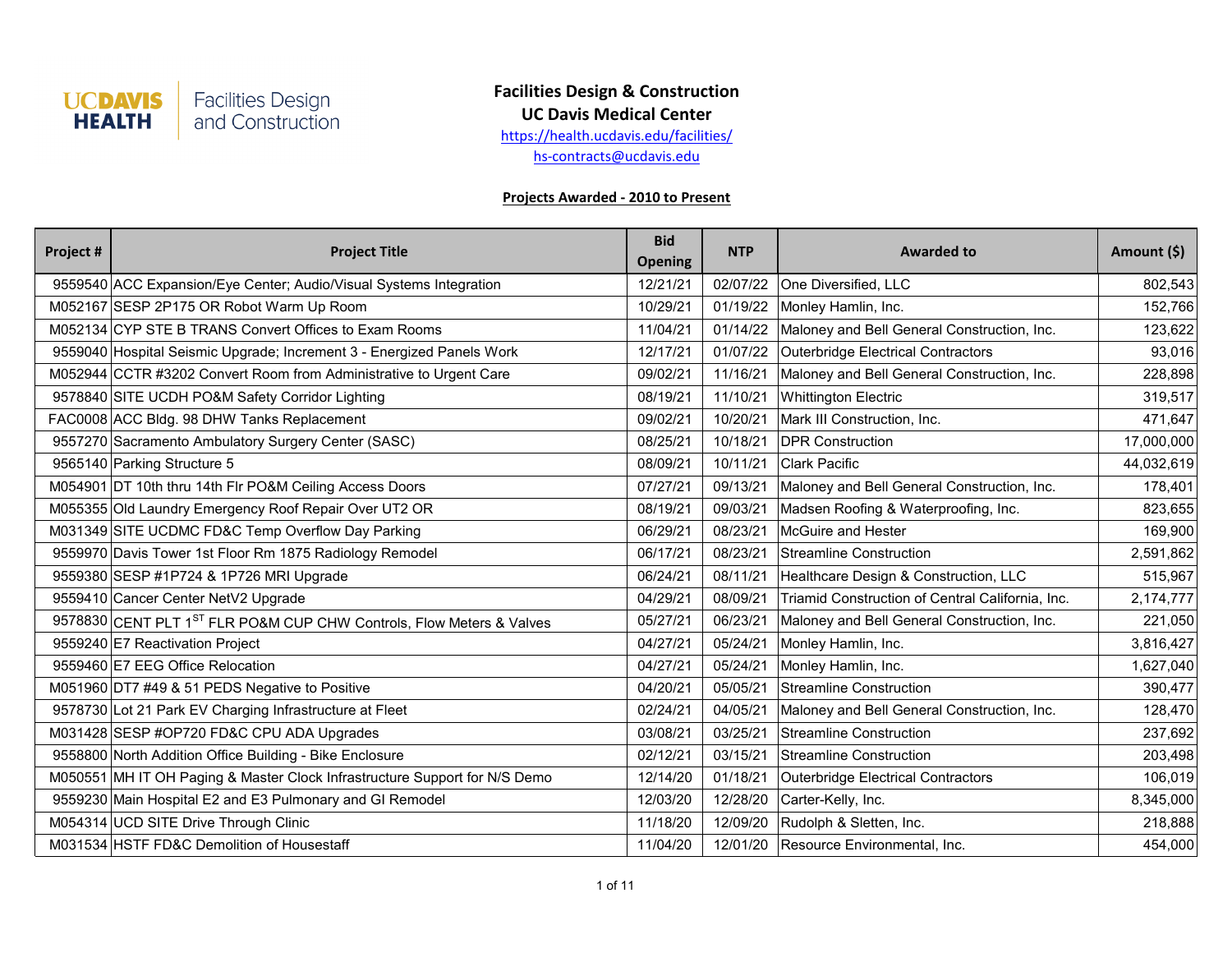

**UC Davis Medical Center**

[h](http://health.ucdavis.edu/facilities/)ttps://health.ucdavis.edu/facilities/

[h](mailto:hs-contracts@ucdavis.edu)s-contracts@ucdavis.edu

| Project # | <b>Project Title</b>                                                              | <b>Bid</b><br><b>Opening</b> | <b>NTP</b> | <b>Awarded to</b>                          | Amount (\$) |
|-----------|-----------------------------------------------------------------------------------|------------------------------|------------|--------------------------------------------|-------------|
|           | 9559400 Hospital Seismic Upgrade; University Tower 1st Floor - Phase 2            | 09/22/20                     | 10/21/20   | Streamline Construction                    | 202,564     |
|           | 9559480 HSU East Wing Make Ready; Ship Ladders/Catwalk                            | 09/16/20                     | 10/20/20   | Maloney and Bell General Contruction, Inc. | 115,591     |
|           | 9559230 MH E2 & E3 Pulminary & GI Remodel; Sanitary Sewer Line Replacement        | 09/17/20                     | 10/19/20   | Mark III Construction, Inc.                | 198,489     |
|           | 9559990 University Tower 7th Floor IT Systems Infrastructure Upgrades             | 03/25/20                     | 10/06/20   | Streamline Construction                    | 403,821     |
|           | 9559470 ACC Basement Replace 1.5T with 3.0T MRI                                   | 09/03/20                     | 10/06/20   | Streamline Construction                    | 902,832     |
|           | 9578780 ACC PM&R Suite 3870 Remodel                                               | 08/24/20                     | 10/05/20   | Maloney and Bell General Contruction, Inc. | 177,090     |
|           | 9559240 E7 Reactivation Project                                                   | 09/01/20                     | 09/30/20   | Monley Hamlin, Inc.                        | 1,469,646   |
|           | 9559460 E7 EEG Office Relocation                                                  | 09/01/20                     | 09/30/20   | Monley Hamlin, Inc.                        | 630,000     |
|           | M051333 MIND Institute Auditorium Repair/Upgrade                                  | 09/01/20                     | 09/30/20   | Maloney and Bell General Contruction, Inc. | 48,457      |
|           | 9559720 MAIN HOSP 800MHz DAS Radio System                                         | 08/25/20                     | 09/24/20   | Repeated Signal Solutions, Inc.            | 729,282     |
|           | M031504 ACC #1754 & 1774 ORTH CLIN Additional Work Stations                       | 07/28/20                     | 09/18/20   | Streamline Construction                    | 96,696      |
|           | 9578620 DT2 IT Relocate Staff Offices #2709                                       | 06/17/20                     | 08/31/20   | Outerbridge Electrical Contractors         | 189,000     |
|           | 9578680 SESP 0703 to 0P715 IT's #2 Ring for Aggie Square                          | 07/23/20                     | 08/24/20   | Outerbridge Electrical Contractors         | 417,100     |
|           | 9559390 SESP 2P320 Pathology Chem Lab Automation                                  | 07/01/20                     | 08/03/20   | Streamline Construction                    | 1,681,275   |
|           | 9559670 CCTR 0116D/0116G Replace LIN ACC Machines; BP0001 - General Construction  | 06/23/20                     | 08/03/20   | Monley Hamlin, Inc.                        | 1,649,490   |
|           | 9559670 CCTR 0116D/0116G Replace LIN ACC Machines; BP0002 - Electrical            | 06/23/20                     | 08/03/20   | Collins Electrical Company, Inc.           | 487,536     |
|           | 9559670 CCTR 0116D/0116G Replace LIN ACC Machines; BP0003 - Mech. & Plumbing      | 06/23/20                     | 08/03/20   | Airco Mechanical, Inc.                     | 362,385     |
|           | 9559670 CCTR 0116D/0116G Replace LIN ACC Machines; BP0004 - Bldg. Automation Sys  | 06/23/20                     | 08/03/20   | Johnson Controls, Inc.                     | 78,626      |
|           | 9559670 CCTR 0116D/0116G Replace LIN ACC Machines; BP0005 - Automatic Fire Sprink | 06/23/20                     | 08/03/20   | Marquee Fire Protection                    | 37,765      |
|           | 9559670 CCTR 0116D/0116G Replace LIN ACC Machines; BP0006 - Low Voltage Cabling   | 06/23/20                     | 08/03/20   | Y Communications, Inc.                     | 89,000      |
|           | 9558800 North Addition Office Building - Cellular Infrastructure                  | 07/01/20                     | 07/28/20   | Maloney and Bell General Contruction, Inc. | 103,830     |
|           | FAC0005 Steam Utility Piping Repair Vault 2 to Vault 3                            | 06/24/20                     | 07/23/20   | Interstate Construction, Inc.              | 489,365     |
|           | FAC0002 EPR CUP Air Compressor                                                    | 06/16/20                     | 07/20/20   | Airco Mechanical, Inc.                     | 81,405      |
|           | EMERGEN Emergency Generator Repair Costs Support Engine Replacement               | N/A                          | 07/06/20   | Koch & Koch, Inc.                          | 85,000      |
|           | M031494 H East Wing Basement FAC PLAN Provide Storage                             | 05/12/20                     | 06/15/20   | Carter-Kelly, Inc.                         | 2,991,000   |
|           | M052860 DT #1865F RAD Streamway Installation                                      | 05/07/20                     | 06/08/20   | Maloney and Bell General Contruction, Inc. | 40,968      |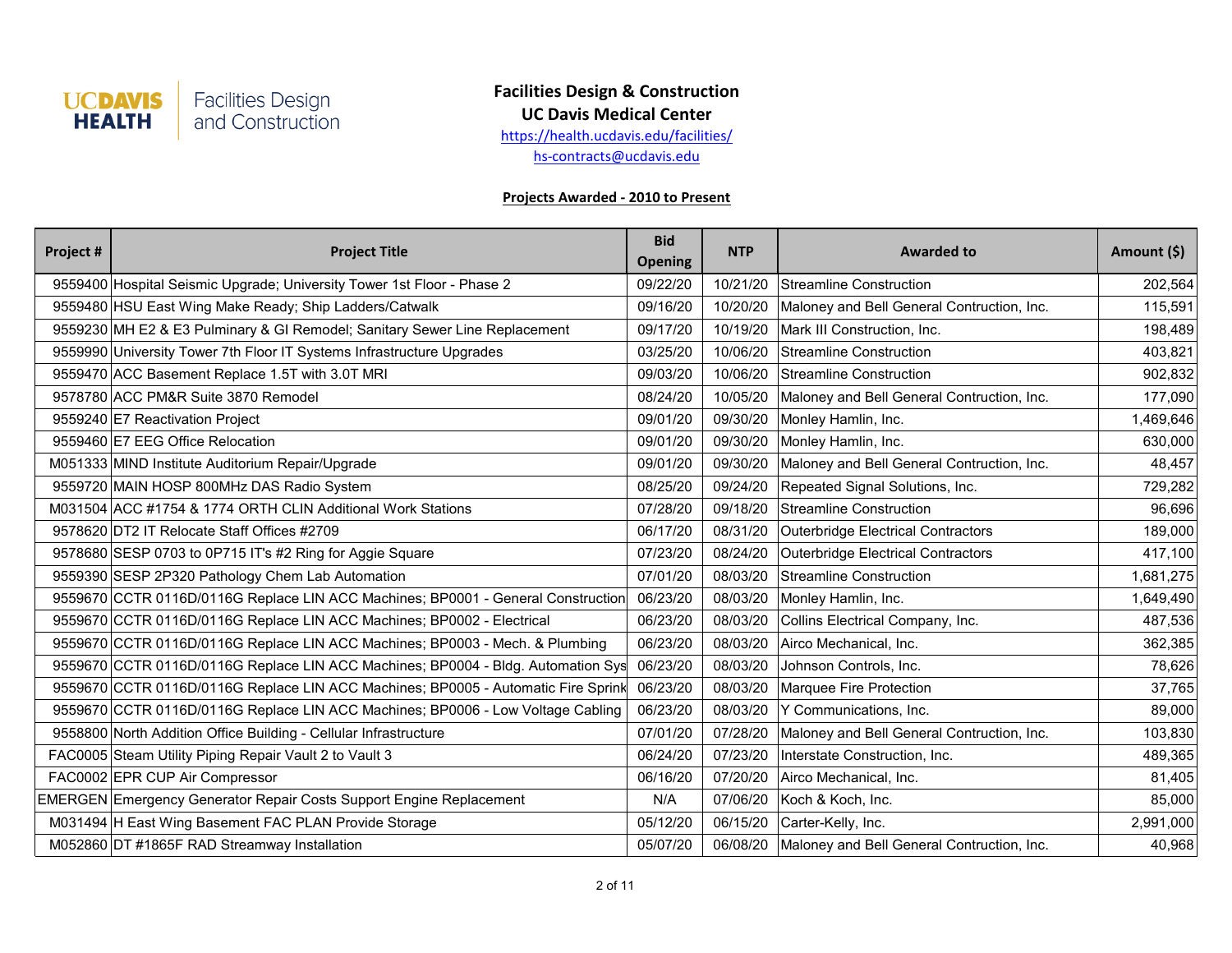

**UC Davis Medical Center**

[h](http://health.ucdavis.edu/facilities/)ttps://health.ucdavis.edu/facilities/

[h](mailto:hs-contracts@ucdavis.edu)s-contracts@ucdavis.edu

| Project # | <b>Project Title</b>                                                                  | <b>Bid</b><br><b>Opening</b> | <b>NTP</b> | <b>Awarded to</b>                               | Amount (\$) |
|-----------|---------------------------------------------------------------------------------------|------------------------------|------------|-------------------------------------------------|-------------|
|           | 9559040 HSU Increment 3 - Stair Tower & Corridor Upgrade; BP-01: General Construction | 09/30/19                     | 06/01/20   | Carter-Kelly, Inc.                              | 12,934,121  |
|           | M030667 HSU Increment 4 - Decommission North/South Wing; BP-01: General Construction  | 09/30/19                     | 06/01/20   | Carter-Kelly, Inc.                              | 1,684,589   |
|           | 9559020 Hospital Seismic Upgrades - Elevator Upgrades                                 | 05/24/18                     | 05/26/20   | American River Construction, Inc.               | 1,714,000   |
|           | 9565130 Parking Structure IV                                                          | 02/17/20                     | 04/09/20   | <b>Clark Pacific</b>                            | 42,475,409  |
|           | 9559440 DTLL Room 0762A Pharmacy Remodel - 8th Floor                                  | 02/20/20                     | 03/19/20   | Streamline Construction                         | 171,647     |
|           | 9559440 DTLL Room 0762A Pharmacy Remodel - 6th Floor                                  | 02/20/20                     | 03/19/20   | Streamline Construction                         | 164,840     |
|           | M050088 HOSP Repair of Fire Rated Door Deficiencies - Phase II                        | 01/10/20                     | 02/20/20   | Streamline Construction                         | 146,770     |
|           | 9578390 DT1 RAD Update Reading/Interpretation Space Rooms 1910B-Q                     | 12/23/19                     | 01/23/20   | American River Construction, Inc.               | 339,000     |
|           | M030868 Central Plant 12 Kv Switchgear Relay Replacement                              | 11/25/19                     | 01/09/20   | Tri-Technic, Inc.                               | 2,193,235   |
|           | 9559620 Medical Records Building Refurbishment                                        | 11/06/19                     | 01/07/20   | JBP Designs, Inc.                               | 1,261,000   |
|           | 9559230 Main Hospital E2 and E3 Pulmonary and GI Remodel                              | 11/14/19                     | 12/18/19   | Monley Hamlin, Inc.                             | 1,214,467   |
|           | FAC0006 Bldg. 25 & 26 HHW Piping Repair                                               | 11/06/19                     | 12/06/19   | Preston Pipelines, Inc.                         | 646,000     |
|           | 9559040 HSU, Increment 3 - Stair Tower & Corridor Upgrade - BP-03: Mech. & Plumbing   | 04/04/19                     | 10/22/19   | Mark III Construction, Inc.                     | 3,068,000   |
|           | 9559040 HSU, Increment 3 - Stair Tower & Corridor Upgrade - BP-04: Electrical, Comm.  | 01/29/19                     | 10/22/19   | Helix Electric, Inc.                            | 1,145,000   |
|           | 9559040 HSU, Increment 3 - Stair Tower & Corridor Upgrade - BP-05: Fire Protection    | 01/29/19                     | 10/22/19   | Cosco Fire Protection, Inc.                     | 45,000      |
|           | M030667 HSU, Increment 4 - Decommision North/South Wing - BP-03: Mech. & Plumbing     | 04/04/19                     | 10/22/19   | Mark III Construction, Inc.                     | 2,100,000   |
|           | M030667 HSU, Increment 4 - Decommision North/South Wing - BP-04: Electrical, Comm.    | 01/29/19                     | 10/22/19   | Helix Electric, Inc.                            | 2,180,000   |
|           | M030667   HSU, Increment 4 - Decommision North/South Wing - BP-05: Fire Protection    | 01/29/19                     | 10/22/19   | Cosco Fire Protection, Inc.                     | 110,000     |
|           | M051705 UCD SITE Bus Charging Station                                                 | 09/26/19                     | 10/18/19   | Interstate Construction, Inc.                   | 489,833     |
|           | 9559040 HSU, Increment 3 - Stair Tower & Corridor Upgrade - BP-02: Demo & Abatement   | 01/29/19                     | 10/15/19   | JM Environmental, Inc.                          | 2,364,000   |
|           | M030667 HSU, Increment 4 - Decommision North/South Wing - BP-02: Demo & Abatement     | 01/29/19                     | 10/15/19   | JM Environmental, Inc.                          | 675,000     |
|           | 9559540 ACC Expansion/Eye Center                                                      | 05/28/19                     | 07/29/19   | McCarthy Building Companies, Inc.               | 58,120,000  |
|           | 9578490 CCTR EXPAN 3262 D&B PHARM HEPA Filtered Air                                   | 06/12/19                     | 07/15/19   | Maloney and Bell General Construction, Inc.     | 133,487     |
|           | 9578330 PSO Relocation 2020 Hospital Seismic Plan                                     | 06/13/19                     | 07/10/19   | Maloney and Bell General Construction, Inc.     | 113,402     |
|           | M031560 DT #1835J RAD Replace Analog X-Ray with New Digital X-Ray Equipment           | 05/22/19                     | 06/27/19   | Construction Expediting Services, Inc.          | 224,600     |
|           | M031316 DT1 #1835L RAD Provide Support for Equipment                                  | 05/22/19                     |            | 06/27/19 Construction Expediting Services, Inc. | 267,600     |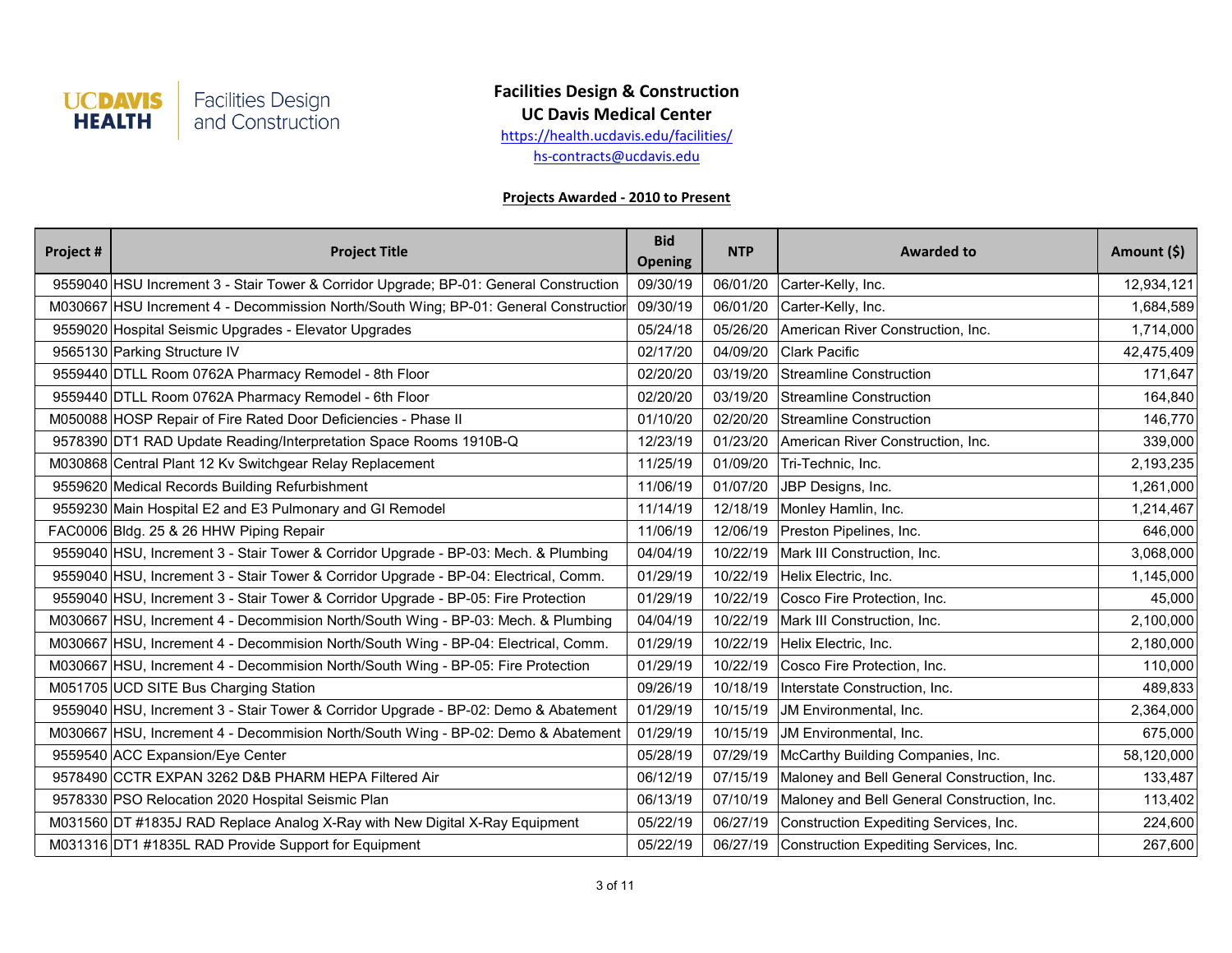

**UC Davis Medical Center**

[h](http://health.ucdavis.edu/facilities/)ttps://health.ucdavis.edu/facilities/

[h](mailto:hs-contracts@ucdavis.edu)s-contracts@ucdavis.edu

| Project # | <b>Project Title</b>                                                  | <b>Bid</b><br><b>Opening</b> | <b>NTP</b> | <b>Awarded to</b>                                | Amount (\$) |
|-----------|-----------------------------------------------------------------------|------------------------------|------------|--------------------------------------------------|-------------|
|           | M030682 CPLT POM Steam Boiler Fuel Oil Delivery System Upgrades       | 04/18/19                     | 06/17/19   | Mark III Construction, Inc.                      | 161,049     |
|           | 9559020 Hospital Seismic Upgrade - Elevator Upgrades                  | 04/25/19                     | 06/03/19   | Cameron Builders, Inc.                           | 3,602,061   |
|           | 9578520 East 1 Remodel for Action, Wound, Peds Heart and CCT          | 04/25/19                     | 05/29/19   | Construction Expediting Services, Inc.           | 242,300     |
|           | M031640 SESP ED Rapid Care Unit                                       | 02/12/19                     | 05/13/19   | Triamid Construction of Central California, Inc. | 605,800     |
|           | M030966 DT7 PEDS Convert Negative Pressure Room to Positive           | 01/23/19                     | 02/25/19   | Streamline Construction                          | 207,797     |
|           | M051462 SESP RAD #1P712 Install Canon HR                              | 12/19/18                     | 01/23/19   | Cameron Builders, Inc.                           | 212,014     |
|           | <b>FACMGMT SESP OR Control Panels &amp; Pressure Sensors</b>          | 11/05/18                     | 12/05/18   | L&H Airco LLC                                    | 614,312     |
|           | M031541 SITE UCDMC PARCS System Install PS1, PS2, PS3                 | 09/26/18                     | 11/26/18   | Maloney and Bell General Construction, Inc.      | 469,060     |
|           | 9559370 SESP CPU Equipment Upgrades                                   | 10/18/18                     | 11/26/18   | American River Construction, Inc.                | 419,000     |
|           | 9559030 Hospital Seismic Upgrade - Fire and Life/Safety Upgrades      | 08/09/18                     | 09/11/18   | American Technologies, Inc.                      | 1,506,570   |
|           | 9559350 MH Room G640 Medical Air & Vacuum Pump Replacement            | 08/02/18                     | 08/29/18   | American River Construction, Inc.                | 1,122,000   |
|           | 9559230 Main Hospital E2 and E3 Pulmonary and GI Remodel              | 07/12/18                     | 08/22/18   | Modern Building, Inc.                            | 6,795,000   |
|           | M031045 SHER LEGAL Suite 3100 Remodel                                 | 04/12/18                     |            | 08/17/18   FCF General Contractor                | 98,670      |
|           | 9559020 Hospital Seismic Upgrade - Elevator Upgrades                  | 05/24/18                     | 08/03/18   | Modern Building, Inc.                            | 1,396,000   |
|           | M030583 DT POM Elevator Mech Rm 15720 Heating Issues                  | 05/01/18                     | 06/13/18   | Mark III Construction, Inc.                      | 51,337      |
|           | M031016 DT3 OB/GYN Switch MD Board & Form Rooms 3822/3765             | 01/17/18                     | 06/11/18   | <b>IFCF General Contractor</b>                   | 374,000     |
|           | M031607 UT Water Leak Investigation and Repair                        | 04/13/18                     | 05/21/18   | Urban Waterproofing, Inc.                        | 522,696     |
|           | 9559140 ASB SON - West Side Roof Replacement                          | 04/17/18                     | 05/21/18   | Madsen Roofing                                   | 599,607     |
|           | 9578280 ASB #1345 & 1245 OR Relocate from Main Hospital to ASB        | 04/03/18                     | 05/07/18   | <b>FCF General Contractor</b>                    | 58,500      |
|           | 9559290 UCDHS Telecom Fiber Upgrade                                   | 03/20/18                     | 04/18/18   | Irish Communication Co.                          | 568,283     |
|           | 9559450 DT #1835C & 1835 RAD Move Vascular Lab                        | 03/21/18                     | 04/16/18   | Triamid Construction of Central California, Inc. | 360,093     |
|           | 9559210 UT Central Processing Unit Upgrades                           | 02/08/18                     | 03/12/18   | American River Construction, Inc.                | 2,528,000   |
|           | M031317 ACC 1st Floor Radiology Suite Install Replacement Equipment   | 12/13/17                     | 02/12/18   | Streamline Construction                          | 566,917     |
|           | M017295 E5 REHAB Replace Nursing Station Furniture-East Wing          | 10/24/17                     | 01/22/18   | American River Construction, Inc.                | 211,000     |
|           | 9559480 HSU Upgrade East Wing Make Ready; N/S Wing Demo - Increment 1 | 11/16/17                     | 01/17/18   | Modern Building, Inc.                            | 4,604,230   |
|           | 9578120 SITE UCDMC FD&C North Addition IT Infrastructure Upgrades     | 11/22/17                     |            | 01/15/18 Arrow Construction                      | 204,870     |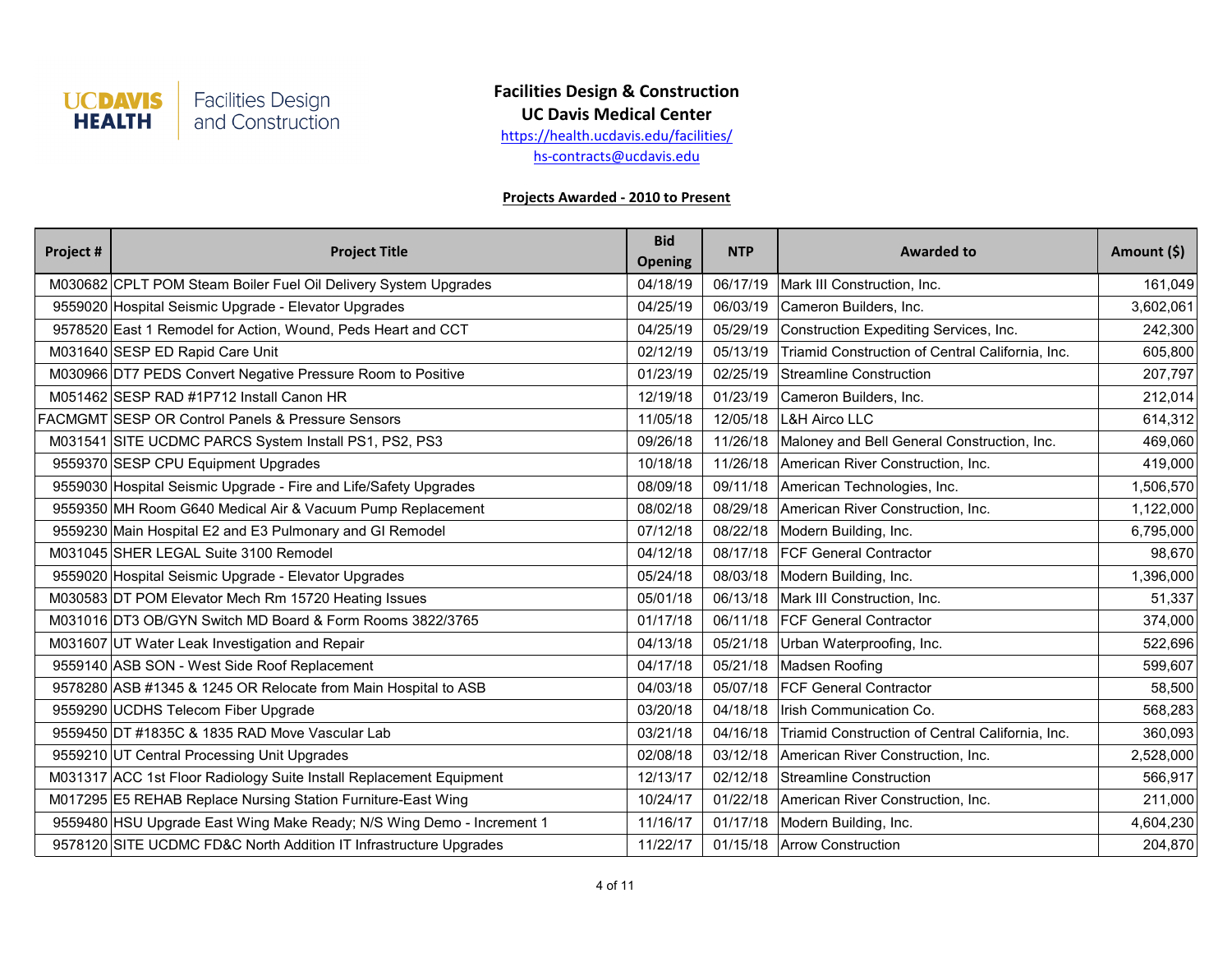

**UC Davis Medical Center**

[h](http://health.ucdavis.edu/facilities/)ttps://health.ucdavis.edu/facilities/

[h](mailto:hs-contracts@ucdavis.edu)s-contracts@ucdavis.edu

| Project # | <b>Project Title</b>                                                            | <b>Bid</b><br><b>Opening</b> | <b>NTP</b> | <b>Awarded to</b>                           | Amount (\$) |
|-----------|---------------------------------------------------------------------------------|------------------------------|------------|---------------------------------------------|-------------|
|           | M031584 CCTR Gnd Flr RAD ONC Assign Room 0113L as Soiled Utility Room           | 10/03/17                     | 12/04/17   | Streamline Construction                     | 134,715     |
|           | M031361 SESP Floor 1, 2 & 3 IT Closet Power Additions                           | 10/18/17                     | 11/13/17   | Placer Electric, Inc.                       | 89,025      |
|           | 9559180 Pavilion 1st Floor 3T MRI Installation                                  | 09/21/17                     | 11/06/17   | Streamline Construction                     | 2,122,680   |
|           | 9578020 ACC FDC Retrofit Cardiology Clinic for Energy Saving Lighting           | 07/20/17                     | 10/23/17   | Outerbridge Electrical Contractors          | 102,527     |
|           | M031330 SESP 2P340 PATH Hematology Lab Automation Replacement                   | 10/04/17                     | 10/16/17   | Maloney and Bell General Construction, Inc. | 191,849     |
|           | 9578110 Site FD&C IT Campus Infrastructure Upgrades (BIMH)                      | 08/22/17                     | 10/02/17   | <b>Arrow Construction</b>                   | 155,000     |
|           | 9559310 Davis Tower Room 1835A Pediatric Fluoroscopy                            | 08/16/17                     | 09/25/17   | Cameron Builders, Inc.                      | 485,048     |
|           | 9578060 DTLL FD&C SS2 New Switchboard                                           | 07/26/17                     | 08/15/17   | Outerbridge Electrical Contractors          | 432,487     |
|           | M031433 Site UCDMC IT Beaker Project CP and AP Hardware                         | 06/07/17                     | 06/22/17   | Outerbridge Electrical Contractors          | 70,414      |
|           | 9559220 UT2 Operating Rooms Remodel                                             | 03/16/17                     | 04/10/17   | The Boldt Co.                               | 7,472,975   |
|           | 9559910 MHSC - 2nd Floor Hospitalists; BP-206: IT & Data Cabling                | 03/09/17                     | 04/10/17   | Y Communications, Inc.                      | 172,000     |
|           | 9559000 MHSC - Children's Surgery Replacement; BP-306: IT & Data Cabling        | 03/09/17                     | 04/10/17   | Y Communications, Inc.                      | 273,000     |
|           | 9577450 SESP POM Correct High Humidity Levels in ORs                            | 02/15/17                     | 04/03/17   | Intech Mechanical Company, Inc.             | 112,900     |
|           | M031247 SESP IT Smoke Detector/Air Register Move                                | 02/23/17                     | 03/20/17   | Outerbridge Electrical Contractors          | 213,570     |
|           | M031334 ASB #1260 Poison Control Relocation                                     | 02/15/17                     | 03/20/17   | Maloney and Bell General Construction, Inc. | 47,456      |
|           | 9559400 Hospital Seismic Upgrade - University Tower First Floor                 | 01/05/17                     | 02/06/17   | Build Group, Inc.                           | 6,913,441   |
|           | M030947 SESP RAD Additional Plain Film Room 1P758                               | 11/03/16                     | 01/24/17   | Construction Expediting Services, Inc.      | 147,180     |
|           | 9559000 MHSC - Children's Surgery Replacement; BP-307: Pneumatic Tube           | 12/14/16                     | 01/13/17   | Advanced Pneumatic Tubes, Inc.              | 186,178     |
|           | M031039 SESP CENT PROC Replace Cart Washers Rm 0P722                            | 12/07/16                     | 01/09/17   | American River Construction, Inc.           | 180,000     |
|           | 9559250 MH E1 Interventional Radiology                                          | 11/15/16                     | 12/19/16   | Cameron Builders, Inc.                      | 486,274     |
|           | M011858 DT5 NICU Resolve Flooring Issues                                        | 10/10/16                     | 11/28/16   | Cameron Builders, Inc.                      | 774,560     |
|           | 9559000 MHSC - Children's Surgery Replacement; BP-303: Mech. & Plumbing (Rebid) | 10/07/16                     | 10/31/16   | Lawson Mechanical Contractors               | 2,972,900   |
|           | 9578090 BDWY HLTH SCI Add Offices Suite 1195                                    | 09/28/16                     | 10/19/16   | Maloney & Bell General Contractors Inc.     | 138,081     |
|           | 9577980 DTLL IT CATV Head End Upgrade - #0703                                   | 09/01/16                     | 09/29/16   | Maloney & Bell General Contractors Inc.     | 195,487     |
|           | 9755800 SITE UCDMC FD&C Relocate Med Gas Storage Facility                       | 07/26/16                     | 09/26/16   | Koch & Koch, Inc.                           | 245,537     |
|           | 9559910 MHSC - 2nd Floor Hospitalists; BP-201: General Construction             | 08/12/16                     |            | 09/21/16 American River Construction, Inc.  | 2,664,000   |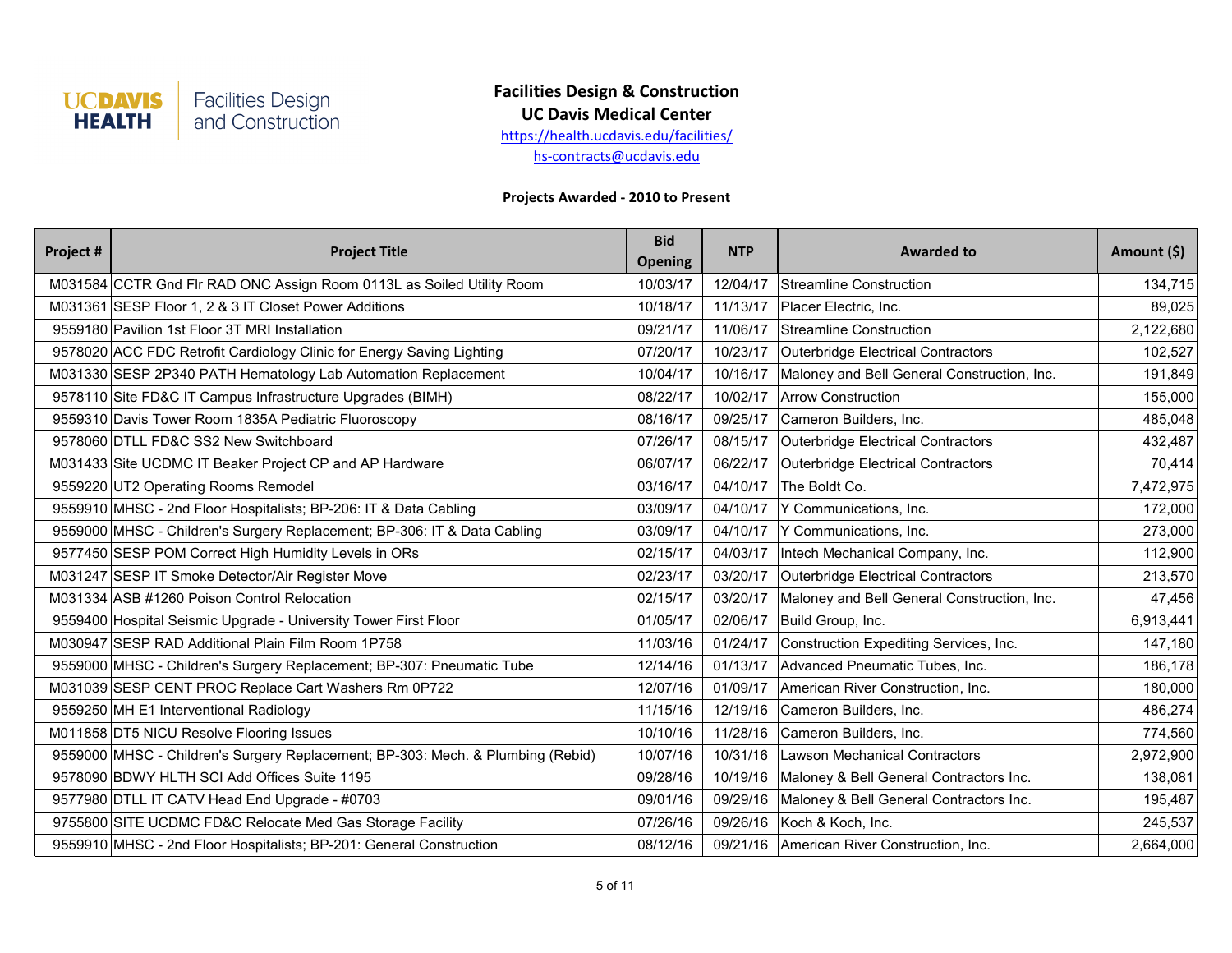

**UC Davis Medical Center**

[h](http://health.ucdavis.edu/facilities/)ttps://health.ucdavis.edu/facilities/

[h](mailto:hs-contracts@ucdavis.edu)s-contracts@ucdavis.edu

| Project # | <b>Project Title</b>                                                            | <b>Bid</b><br><b>Opening</b> | <b>NTP</b> | <b>Awarded to</b>                                | Amount (\$) |
|-----------|---------------------------------------------------------------------------------|------------------------------|------------|--------------------------------------------------|-------------|
|           | 9559910 MHSC - 2nd Floor Hospitalists; BP-202: Electrical Work                  | 08/12/16                     | 09/21/16   | Collins Electrical Company, Inc.                 | 890,843     |
|           | 9559910 MHSC - 2nd Floor Hospitalists: BP-203: Mechanical & Plumbing            | 08/12/16                     | 09/21/16   | <b>Lawson Mechanical Contractors</b>             | 1,019,000   |
|           | 9559910 MHSC - 2nd Floor Hospitalists; BP-204: Building Management              | 08/12/16                     | 09/21/16   | Johnson Controls, Inc.                           | 284,714     |
|           | 9559910 MHSC - 2nd Floor Hospitalists; BP-205: Fire Sprinklers                  | 08/12/16                     | 09/21/16   | Marquee Fire Protection                          | 92,460      |
|           | 9559000 MHSC - Children's Surgery Replacement; BP-301: General Construction     | 08/12/16                     | 09/21/16   | Modern Building, Inc.                            | 4,710,000   |
|           | 9559000 MHSC - Children's Surgery Replacement; BP-302: Electrical Work          | 08/12/16                     | 09/21/16   | Collins Electrical Company, Inc.                 | 1,986,665   |
|           | 9559000 MHSC - Children's Surgery Replacement; BP-304: Building Management      | 08/12/16                     | 09/21/16   | Johnson Controls, Inc.                           | 496,037     |
|           | 9559000 MHSC - Children's Surgery Replacement; BP-305: Fire Sprinklers          | 08/12/16                     | 09/21/16   | Marquee Fire Protection                          | 115,735     |
|           | 9578050 DT6 CARD Relocate Telemetry Monitoring Location - #6801 & 6804          | 07/21/16                     | 09/13/16   | Triamid Construction of Central California, Inc. | 214,333     |
|           | M030664 CCTR Admin Replace 3rd Flr. Carpet/Wallcoverings/Chairs; Carpet Install | 07/26/16                     | 09/01/16   | Universal Flooring, Inc.                         | 73,886      |
|           | 9559030 HSU Increment 2; Fire & Life/Safety Upgrades - BP-03: Fire Sprinkler    | 05/03/16                     | 07/21/16   | Marquee Fire Protection                          | 1,479,265   |
|           | 9559030 HSU Increment 2; Fire & Life/Safety Upgrades - BP-02: Fire Alarm        | 05/03/16                     | 07/21/16   | Industrial Electronic Systems, Inc.              | 1,586,013   |
|           | 9559010 HSU Phase 1; Increment 1: N/S Wing Demo Make Ready - Segment A          | 06/14/16                     | 07/18/16   | American River Construction, Inc.                | 1,193,000   |
|           | M030941 DT1 RAD Add Security to all Entry Doors to Radiology Suite              | 05/25/16                     | 07/01/16   | <b>FCF General Contractor</b>                    | 86,000      |
|           | 9559830 UT ICU 5th Floor Remodel                                                | 04/28/16                     | 06/20/16   | The Boldt Co.                                    | 3,748,900   |
|           | 9559140 ASB School of Nursing, Audiovisual Systems Integration                  | 02/24/16                     | 04/07/16   | CompView Inc.                                    | 564,168     |
|           | M011770 MH CEO Conference and Temp HCC                                          | 02/25/16                     | 04/05/16   | American River Construction, Inc.                | 192,000     |
|           | M011896 Bldg 64 & 94 Demolition                                                 | 08/25/15                     | 03/08/16   | Bobo Construction, Inc.                          | 646,000     |
|           | 9558300 Emergency Generator Phase 1                                             | 01/19/16                     | 02/25/16   | Koch & Koch, Inc.                                | 621,452     |
|           | 9558800 North Addition Office Building                                          | 01/21/16                     | 02/23/16   | Turner Construction Co.                          | 59,988,583  |
|           | M031152 E7 PCS Acute Care Unit                                                  | 12/22/15                     | 02/01/16   | <b>FCF General Contractor</b>                    | 120,337     |
|           | M031183 N1 Adult Annex Area                                                     | 12/22/15                     | 01/25/16   | American River Construction, Inc.                | 190,000     |
|           | M030873 ACC RAD Replace X-Ray Equipment Rm 1805                                 | 10/08/15                     | 11/16/15   | <b>FCF General Contractor</b>                    | 69,300      |
|           | 9559140 ASB School of Nursing                                                   | 10/07/15                     | 10/26/15   | Bobo Construction, Inc.                          | 3,353,000   |
|           | M030349 UT PO&M Roof Repairs                                                    | 08/27/15                     | 10/02/15   | Joseph Murphy Construction, Inc.                 | 397,700     |
|           | 9577150 LT04 FD&C Parking Lot 4 Temporary Expansion                             | 06/04/15                     |            | 07/20/15   FCF General Contractor                | 224,960     |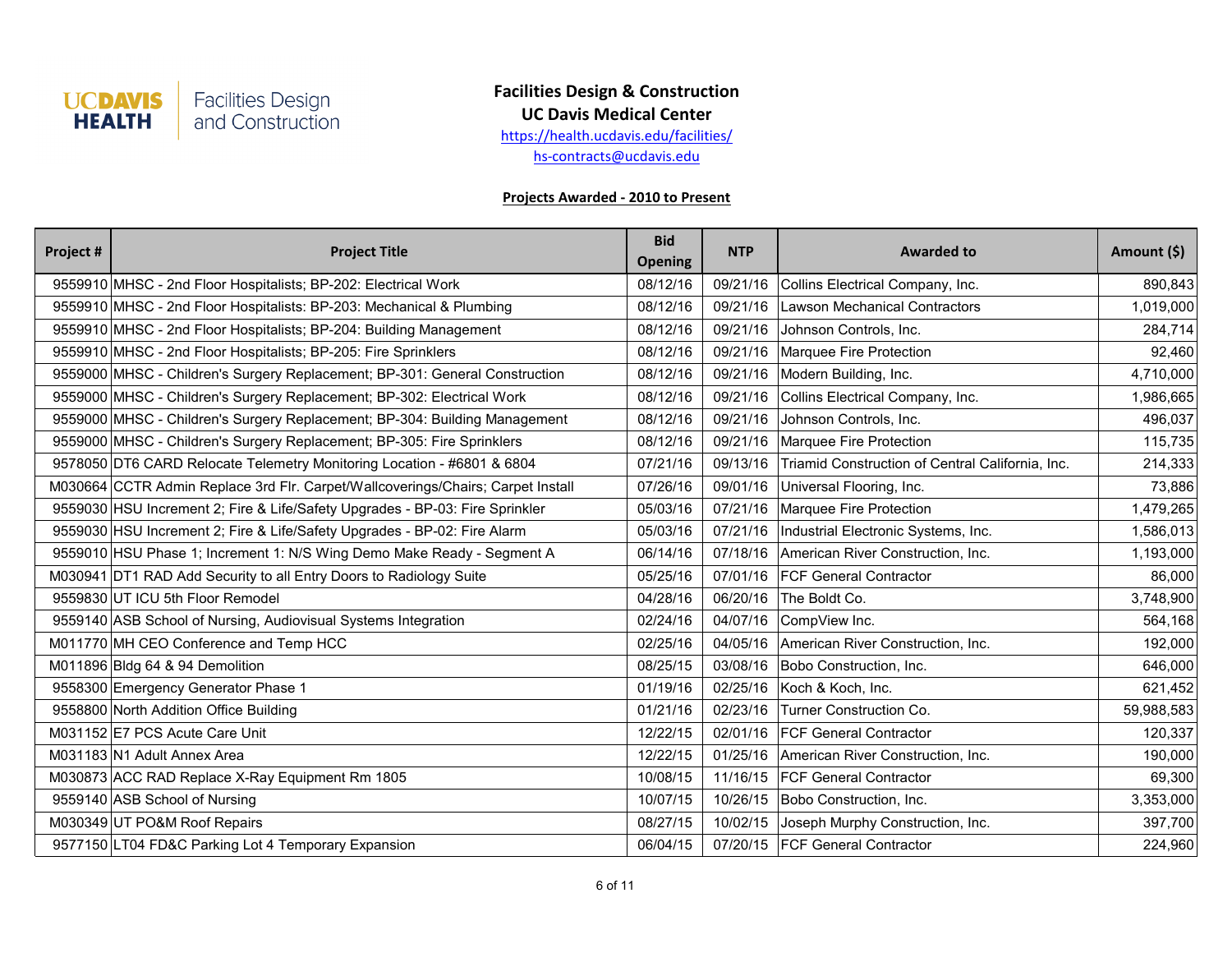

**UC Davis Medical Center**

[h](http://health.ucdavis.edu/facilities/)ttps://health.ucdavis.edu/facilities/

[h](mailto:hs-contracts@ucdavis.edu)s-contracts@ucdavis.edu

| Project # | <b>Project Title</b>                                                           | <b>Bid</b><br><b>Opening</b> | <b>NTP</b> | <b>Awarded to</b>                                | Amount (\$) |
|-----------|--------------------------------------------------------------------------------|------------------------------|------------|--------------------------------------------------|-------------|
|           | 9556300 Central Plant Utilities Extension, Emergency Generator - Building 41   | 05/20/15                     | 06/22/15   | Koch & Koch, Inc.                                | 204,908     |
|           | M030686 UT3 FDC Refurbish Womens Pavilion, BP-03: Plumbing                     | 05/05/15                     | 06/17/15   | Intech Mechanical Company, Inc.                  | 87,992      |
|           | M030686 UT3 FDC Refurbish Womens Pavilion, BP-01: General Construction         | 04/14/15                     | 06/17/15   | Construction Expediting Services, Inc.           | 652,755     |
|           | M030686 UT3 FDC Refurbish Womens Pavilion, BP-02: Flooring                     | 04/14/15                     | 06/17/15   | Harold W. Thompson, Inc.                         | 42,100      |
|           | M030686 UT3 FDC Refurbish Womens Pavilion, BP-04: Electrical                   | 04/14/15                     | 06/17/15   | Outerbridge Electrical Contractors               | 117,713     |
|           | M030686 UT3 FDC Refurbish Womens Pavilion, BP-05: Demo and Containment         | 04/14/15                     | 06/17/15   | American Technologies, Inc.                      | 121,750     |
|           | 9577710 ACC IT Wireless System Addition                                        | 05/05/15                     | 06/01/15   | Y Communications, Inc.                           | 256,081     |
|           | M016358 ACC PATH Reconfigure Work Space #1500                                  | 03/17/15                     | 05/11/15   | Triamid Construction of Central California, Inc. | 63,333      |
|           | M030657 DT FD&C Install Emergency Power Outlets                                | 03/09/15                     | 03/30/15   | Outerbridge Electrical Contractors               | 106,856     |
|           | M030645 SESP FD&C Install Emergency Power Outlets                              | 02/12/15                     | 03/04/15   | Outerbridge Electrical Contractors               | 79,266      |
|           | 9558200 Health Sciences Education                                              | 01/13/15                     | 02/12/15   | McCarthy Building Companies, Inc.                | 39,033,344  |
|           | 9577670 Folsom PCN IT Upgrades All Locations                                   | 10/14/14                     | 11/24/14   | Quest Media & Supplies, Inc.                     | 91,989      |
|           | M030317 MIND LAB1 Freezer Farm Renovation                                      | 10/07/14                     | 11/03/14   | Treehenge Construction Inc.                      | 109,400     |
|           | M030348 East Wing PO&M Roof Repairs                                            | 08/20/14                     | 10/13/14   | Joseph Murphy Construction, Inc.                 | 314,000     |
|           | 9559200 Central Plant Chiller #4 & Chilled Water Loop Pump                     | 08/05/14                     | 10/13/14   | <b>DPR Construction</b>                          | 3,446,351   |
|           | M011844 SITE UCDMC RAD Mobile PET CT Scanner Relocation                        | 08/13/14                     | 09/08/14   | Carter-Kelly, Inc.                               | 247,000     |
|           | M030702 UT2 FD&C Selective Demolition of Old OR                                | 07/01/14                     | 08/20/14   | American River Construction, Inc.                | 420,000     |
|           | M030597 ASB IT Replace Data Center Cooling Units 1 & 2 Rm 1330                 | 04/03/14                     | 05/06/14   | Intech Mechanical Company, Inc.                  | 109,200     |
|           | 9559090 Tomotherapy Replacement                                                | 11/26/13                     | 01/08/14   | Carter-Kelly, Inc.                               | 323,000     |
|           | 9577470 Campus Landscape Improvements Phase 2                                  | 08/06/13                     | 09/09/13   | Carter-Kelly, Inc.                               | 425,200     |
|           | 9577400 DTLL PHARM HVAC Moifications to CIVA Room                              | 07/18/13                     | 08/12/13   | Construction Expediting Services, Inc.           | 175,230     |
|           | 9559070 BGI at UC Davis Joint Genomic Center, BP-05: Telecomm. Cabling         | 06/04/13                     | 07/08/13   | Irish Communication Co.                          | 34,173      |
|           | M011828 UT FD&C Demo & Asbestos Removal On 5th Floor                           | 05/07/13                     | 06/26/13   | American River Construction, Inc.                | 360,000     |
|           | 9559810 Hospital Data Closet Upgrades, Minor MEP Upgrades (CP #: 3/5/11/13/14) | 05/23/13                     | 06/17/13   | Outerbridge Electrical Contractors               | 804,304     |
|           | 9577410 H IT North South BCMA Wireless Upgrade                                 | 04/09/13                     | 05/01/13   | Y Communications, Inc.                           | 90,000      |
|           | 9577060 MIND PSYCH Sound Proof Room 1228 (REBID)                               | 12/11/12                     |            | 03/04/13 Maloney & Bell General Contractors Inc. | 124,989     |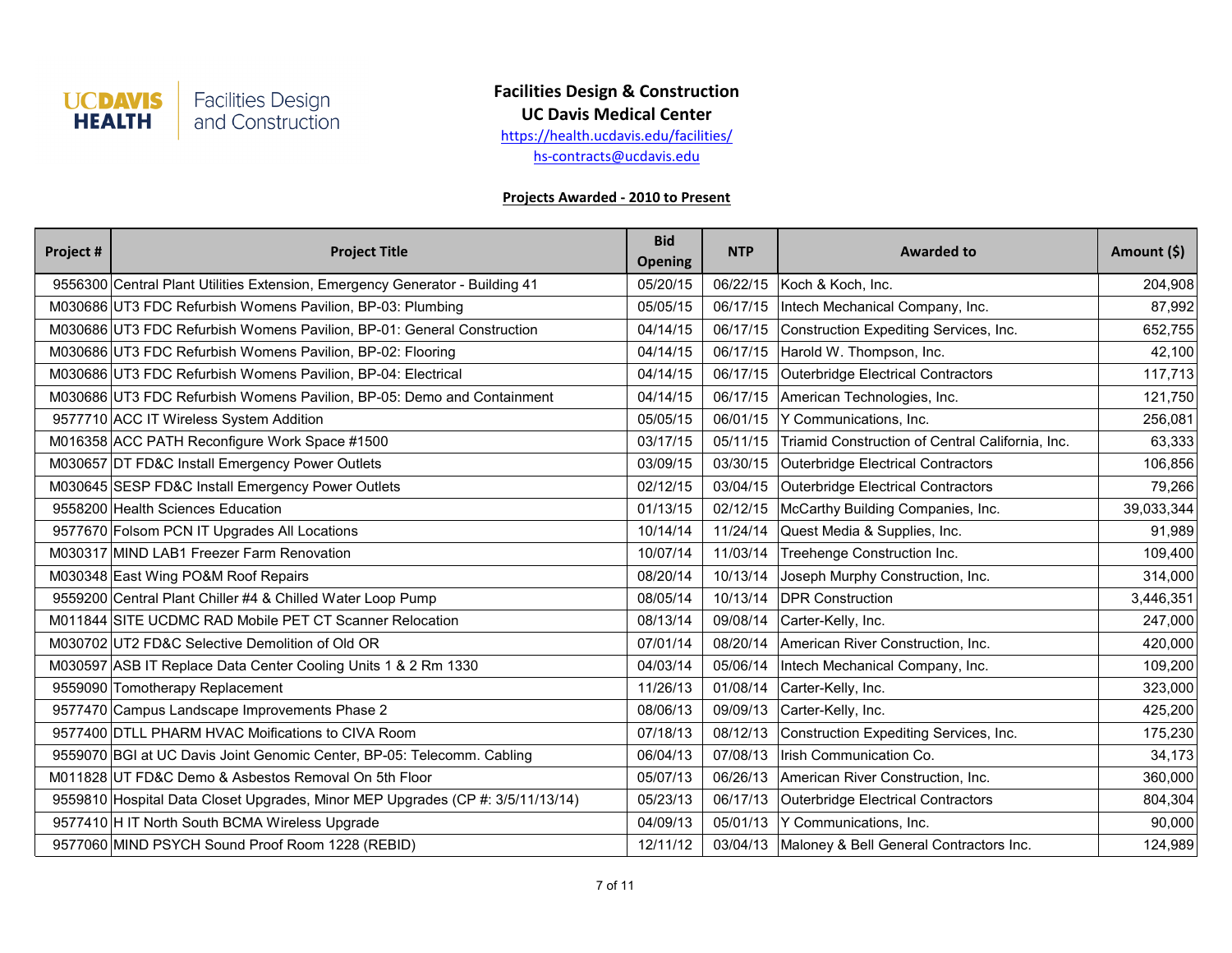

**UC Davis Medical Center**

[h](http://health.ucdavis.edu/facilities/)ttps://health.ucdavis.edu/facilities/

[h](mailto:hs-contracts@ucdavis.edu)s-contracts@ucdavis.edu

| Project # | <b>Project Title</b>                                                                 | <b>Bid</b><br><b>Opening</b> | <b>NTP</b> | <b>Awarded to</b>                                | Amount (\$) |
|-----------|--------------------------------------------------------------------------------------|------------------------------|------------|--------------------------------------------------|-------------|
|           | 9559810 Hospital Data Closet Upgrades, CP#1: DT Data Closets MEP Upgrades            | 12/20/12                     | 01/31/13   | American River Construction, Inc.                | 484,000     |
|           | 9559850 Hospital Fiber Installation, CP#15: Hospital NETV2 FB Upgrade                | 11/29/12                     | 01/09/13   | Irish Communication Co.                          | 606,025     |
|           | 9559800 Hospital WAP Installation, CP#7: East Wing WAP                               | 11/06/12                     | 12/17/12   | Y Communications, Inc.                           | 410,917     |
|           | 9559800 Hospital WAP Installation, CP#6: University Tower WAP Addition               | 10/17/12                     | 11/28/12   | Y Communications, Inc.                           | 144,498     |
|           | 9559100 Medical Records Remodel                                                      | 10/01/12                     | 11/05/12   | Bobo Construction, Inc.                          | 768,000     |
|           | 9559110 Radiochemistry Research & Training Facility, BP-05: Fire Sprinklers          | 08/21/12                     | 10/15/12   | Marquee Fire Protection                          | 34,800      |
|           | 9559070 BGI at UC Davis Joint Genomic Center, BP-05: Fire Sprinklers                 | 08/23/12                     | 10/08/12   | Cen-Cal Fire Systems, Inc.                       | 134,980     |
|           | 9559070 BGI at UC Davis Joint Genomic Center, BP-02: Mechanical & Plumbing           | 08/23/12                     | 10/01/12   | Luppen and Hawley, Inc.                          | 871,000     |
|           | 9559070 BGI at UC Davis Joint Genomic Center, BP-03: Electrical/Low Voltage          | 08/23/12                     | 10/01/12   | Collins Electrical Company, Inc.                 | 498,428     |
|           | 9559070 BGI at UC Davis Joint Genomic Center, BP-04: Bldg. Mngt. Sec. & Surv.        | 08/23/12                     | 10/01/12   | Johnson Controls, Inc.                           | 297,766     |
|           | 9559110 Radiochemistry Research & Training Facility, BP-04: Bldg. Mngt. Sec. & Surv. | 08/21/12                     | 10/01/12   | Johnson Controls, Inc.                           | 177,253     |
|           | 9559800 Hospital WAP Installation, CP#2 - Davis Tower WAP Addition                   | 08/08/12                     | 09/27/12   | $E-3$ Systems                                    | 218,750     |
|           | 9559110 Radiochemistry Research & Training Facility, BP-02: Mechanical & Plumbing    | 08/21/12                     | 09/25/12   | Airco Mechanical, Inc.                           | 639,710     |
|           | 9559110 Radiochemistry Research & Training Facility, BP-03: Electrical/Low Voltage   | 08/21/12                     | 09/24/12   | Collins Electrical Company, Inc.                 | 146,822     |
|           | 9559110 Radiochemistry Research & Training Facility, BP-01: General Construction     | 08/10/12                     | 08/31/12   | Bobo Construction, Inc.                          | 726,000     |
|           | 9556400 Stockton Blvd. Utilities & Site Infrastructure, Ext. Landscape Improvements  | 07/31/12                     | 08/27/12   | Parker Landscape Development, Inc.               | 43,499      |
|           | 9559070 BGI at UC Davis Joint Genomic Center, BP-01: General Construction            | 07/18/12                     | 08/27/12   | Carter-Kelly, Inc.                               | 1,280,000   |
|           | 9577040 ACC RAD Convert to 1.5 Wide Bore MRI                                         | 05/17/12                     | 06/25/12   | Cameron Builders, Inc.                           | 434,850     |
|           | 9555900 Telemedicine, BP-25: Broadcast Systems                                       | 03/27/12                     | 05/07/12   | Presentation Products, Inc., dba Spinitar        | 2,302,670   |
|           | 9559700 Research II Basement Remodel                                                 | 01/23/12                     | 04/02/12   | Bobo Construction, Inc.                          | 1,118,000   |
|           | 9558900 University Tower ICU Remodel                                                 | 04/12/11                     | 03/29/12   | American River Construction, Inc.                | 3,542,255   |
|           | 9555900 Telemedicine, BP-24: Audiovisual Systems                                     | 02/02/12                     | 03/15/12   | Serb Systems, Inc. dba ProMedia                  | 1,677,467   |
|           | 9576940 DT IT Mechanical and Electrical Upgrades                                     | 11/28/11                     | 02/22/12   | Division 5-15, Inc.                              | 132,515     |
|           | 9553100 Cancer Center Exp., New Add., BP-16: IT Voice & Data Cabling                 | 11/16/11                     | 12/13/11   | Y Communications, Inc.                           | 369,654     |
|           | 9558400 Ambulatory Care Center PET/CT Scan Installation                              | 10/14/11                     | 11/14/11   | Cameron Builders, Inc.                           | 788,177     |
|           | M011710 SESP FD&C New Flag at Main Entrance                                          | 09/16/11                     |            | 10/07/11 Maloney & Bell General Contractors Inc. | 55,777      |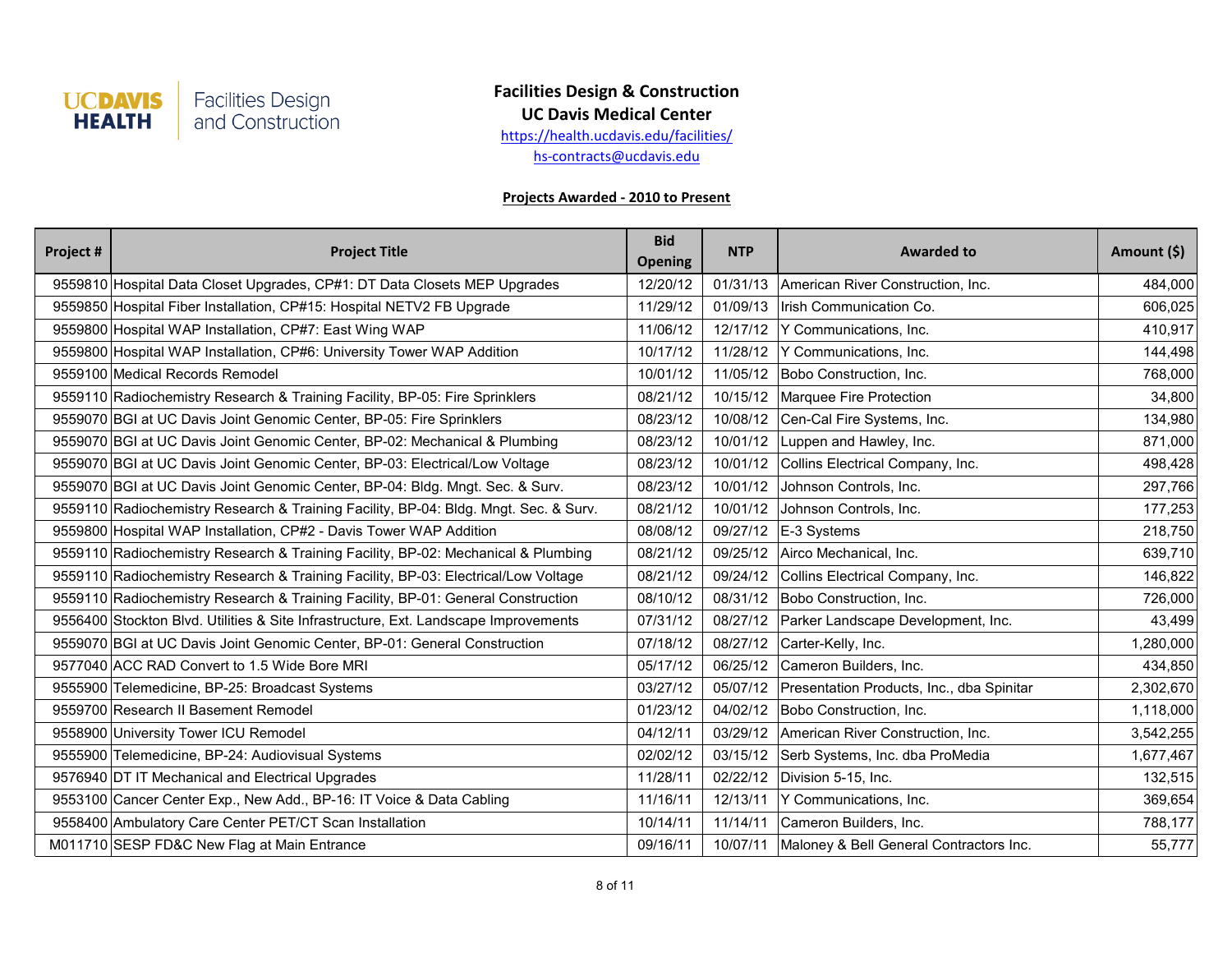

### **Facilities Design & Construction UC Davis Medical Center**

[h](http://health.ucdavis.edu/facilities/)ttps://health.ucdavis.edu/facilities/

[h](mailto:hs-contracts@ucdavis.edu)s-contracts@ucdavis.edu

| Project # | <b>Project Title</b>                                                   | <b>Bid</b><br><b>Opening</b> | <b>NTP</b> | <b>Awarded to</b>                       | Amount (\$) |
|-----------|------------------------------------------------------------------------|------------------------------|------------|-----------------------------------------|-------------|
|           | M011549 EDUC FD&C Install Video Display in Lobby                       | 08/12/11                     | 09/06/11   | Rudolph & Sletten, Inc.                 | 68,842      |
|           | 9555900 Telemedicine, BP-17: IT Voice & Data Cabling                   | 05/23/11                     | 08/01/11   | WPCS International - Suisun City, Inc.  | 384,111     |
|           | 9557600 Davis Tower Corridor Interface, Increment #2 Phase 3           | 05/19/11                     | 06/13/11   | Maloney & Bell General Contractors Inc. | 141,133     |
|           | M011773 H IT Wireless Access Point Replacement for Hospital            | 05/03/11                     | 06/08/11   | T and D Communications                  | 56,061      |
|           | 9576780 SDSC OR Additional Equipment Storage Space                     | 03/28/11                     | 05/31/11   | American River Construction, Inc.       | 318,000     |
|           | 9576760 DT1 CARD CATH Remodel Lab for Equipment Upgrade                | 03/22/11                     | 05/02/11   | Cameron Builders, Inc.                  | 324,028     |
|           | 9565110 SHER FD&C Parking Lot Expansion                                | 03/17/11                     | 04/18/11   | Biondi Paving, Inc.                     | 170,600     |
|           | 9555600A Interventional Radiology 1625 and 1627                        | 03/08/11                     | 04/18/11   | Modern Building, Inc.                   | 684,805     |
|           | 9556300 Central Plant Utilities, Emergency Generator                   | 02/22/11                     | 04/13/11   | Pullman Construction, Inc.              | 110,110     |
|           | M011346 SESP RAD Relocate MRI Transportable                            | 01/18/11                     | 04/13/11   | American River Construction, Inc.       | 139,000     |
|           | M011515 ASB IT Data Center UPS1 Replacement & HVAC Addition            | 11/04/10                     | 01/12/11   | Division 5-15, Inc.                     | 183,900     |
|           | M011330 SESP EH&S Additional Access Control and Security               | 10/26/10                     | 11/29/10   | On Top Construction, Inc.               | 85,587      |
|           | 9555900 Telemedicine, BP-18: Window Coverings                          | 08/31/10                     | 11/22/10   | Peninsulators, Inc.                     | 152,811     |
|           | 9555900 Telemedicine, BP-09: Doors, Frames and Hardware                | 08/31/10                     | 11/12/10   | Bobo Construction, Inc.                 | 538,000     |
|           | 9565070 Parking Structure III, X Street Bus Shelter                    | 08/31/10                     | 10/11/10   | Division 5-15, Inc.                     | 319,700     |
|           | M011596 SESP FD&C Provide Odyssey System Support                       | 08/26/10                     |            | 09/24/10   FCF General Contractor       | 78,690      |
|           | 9576850 SESP FD&C Add West ICU Isolation Room 3P351                    | 08/18/10                     | 09/20/10   | <b>FCF General Contractor</b>           | 98,900      |
|           | 9553100 Cancer Center Exp., New Add., BP-06: Elevators                 | 06/24/10                     | 09/09/10   | Otis Elevator Co.                       | 376,450     |
|           | 9553100 Cancer Center Exp., New Add., BP-01: Site Work                 | 07/28/10                     | 08/18/10   | McGuire and Hester                      | 1,029,300   |
|           | 9553100 Cancer Center Exp., New Add., BP-02: General Construction      | 07/28/10                     | 08/18/10   | Harbison-Mahoney-Higgins Builders Inc.  | 2,355,000   |
|           | 9553100 Cancer Center Exp., New Add., BP-07: Roofing & Sheetmetal      | 06/24/10                     | 08/09/10   | <b>Hester Roofing</b>                   | 143,598     |
|           | 9553100 Cancer Center Exp., New Add., BP-09: Custom Casework, etc.     | 06/24/10                     | 08/09/10   | Fremont Millwork Co.                    | 652,400     |
|           | 9553100 Cancer Center Exp., New Add., BP-10: Acoust. & Wood Slat Ceil. | 06/24/10                     | 08/09/10   | Performance Contracting, Inc.           | 257,600     |
|           | 9553100 Cancer Center Exp., New Add., BP-12: Pneumatic Tube System     | 06/24/10                     | 08/09/10   | Swisslog Healthcare Solutions           | 76,268      |
|           | 9557400 Waste Management Facility                                      | 06/24/10                     | 07/26/10   | Carter-Kelly, Inc.                      | 642,000     |
|           | 9553100A Cancer Center Expansion Water Piping & Utilities              | 06/23/10                     |            | 07/13/10   McGuire and Hester           | 271,271     |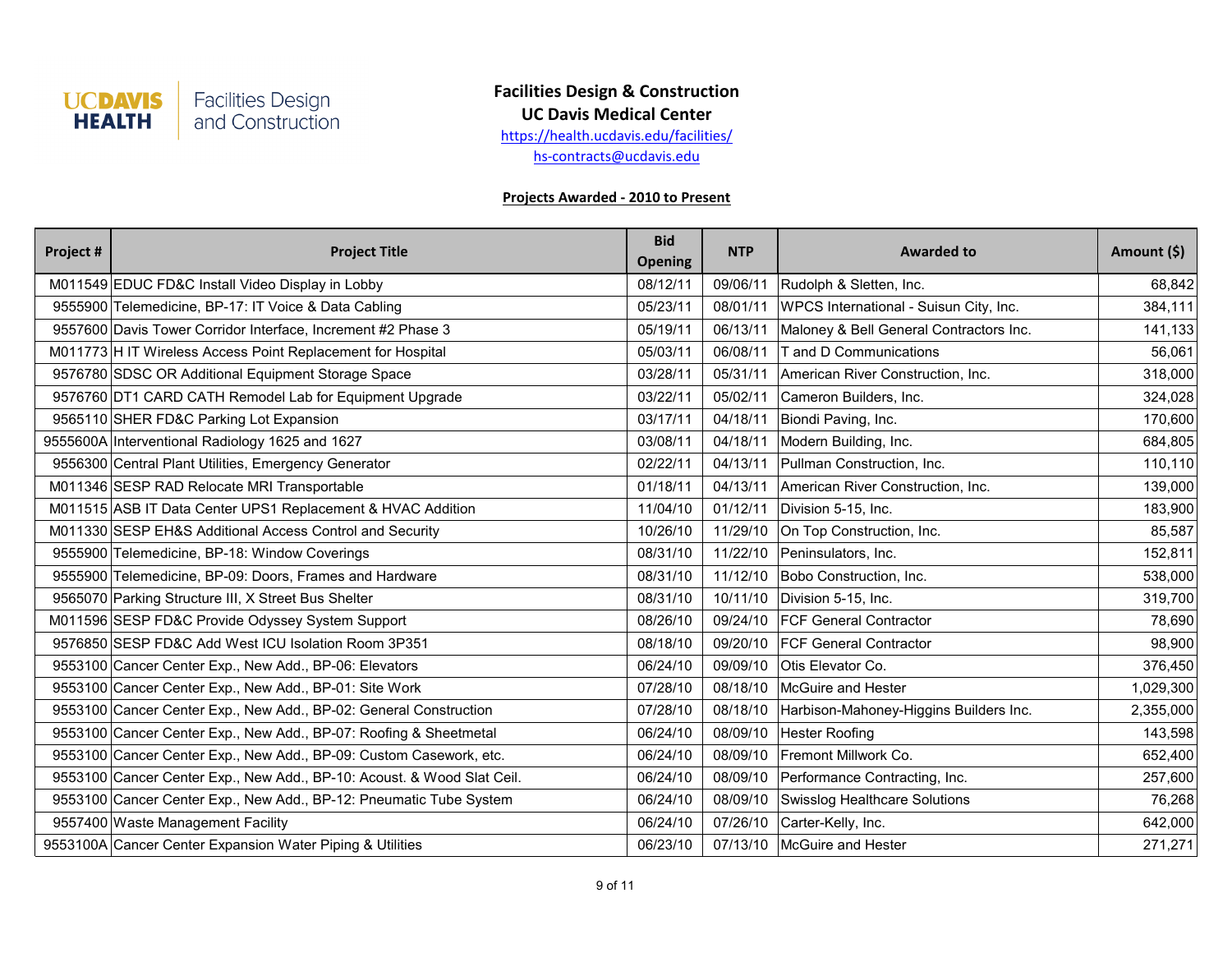

**UC Davis Medical Center**

[h](http://health.ucdavis.edu/facilities/)ttps://health.ucdavis.edu/facilities/

[h](mailto:hs-contracts@ucdavis.edu)s-contracts@ucdavis.edu

| Project # | <b>Project Title</b>                                                  | <b>Bid</b><br><b>Opening</b> | <b>NTP</b> | <b>Awarded to</b>                            | Amount (\$) |
|-----------|-----------------------------------------------------------------------|------------------------------|------------|----------------------------------------------|-------------|
|           | 9553100 Cancer Center Exp., New Add., BP-04: Concrete Precast Panels  | 05/04/10                     | 06/28/10   | <b>Clark Pacific</b>                         | 684,000     |
|           | 9553100 Cancer Center Exp., New Add., BP-05: Glass, Glazing, etc.     | 05/04/10                     | 06/28/10   | Montez Glass, Inc.                           | 1,936,110   |
|           | 9553100 Cancer Center Exp., New Add., BP-08: Metal Stud Framing       | 05/04/10                     | 06/28/10   | Aderholt Specialty Co., Inc.                 | 1,497,582   |
|           | 9553100 Cancer Center Exp., New Add., BP-11: Mechanical & Plumbing    | 05/04/10                     | 06/28/10   | Lawson Mechanical Contractors                | 2,705,000   |
|           | 9553100 Cancer Center Exp., New Add., BP-13: Fire Sprinklers          | 05/04/10                     | 06/28/10   | Marquee Fire Protection                      | 229,000     |
|           | 9553100 Cancer Center Exp., New Add., BP-14: Electrical               | 05/04/10                     | 06/28/10   | Bergelectric Corp.                           | 1,742,000   |
|           | 9553100 Cancer Center Exp., New Add., BP-15: Building Management      | 05/04/10                     | 06/28/10   | Johnson Controls, Inc.                       | 629,949     |
|           | 9553100 Cancer Center Exp., New Add., BP-03: Structural Steel         | 05/04/10                     | 06/10/10   | Gayle Manufacturing Co., Inc.                | 1,679,500   |
|           | 9555900 Telemedicine, BP-01: Sitework, Grading, Paving and Utilities  | 01/28/10                     | 06/07/10   | Division 5-15, Inc.                          | 330,500     |
|           | 9555900 Telemedicine, BP-20: HVAC, Plumbing and Sheetmetal            | 01/28/10                     | 06/07/10   | Division 5-15, Inc.                          | 2,846,000   |
|           | 9556600 Davis Tower Phase 5, PH5-10: Ceramic/Stone Tile               | 04/28/10                     | 06/03/10   | Fischer Tile and Marble, Inc.                | 79,489      |
|           | 9556600 Davis Tower Phase 5, PH5-12: Lead Radiation Shield            | 04/28/10                     | 06/03/10   | Performance Contracting, Inc.                | 57,899      |
|           | 9555900 Telemedicine, BP-08: Roofing                                  | 01/28/10                     |            | 05/24/10 Kodiak Union Roofing Services, Inc. | 154,000     |
|           | 9555900 Telemedicine, BP-10: Glass & Glazing and Metal Panels         | 01/28/10                     | 05/24/10   | Ranker AMG, Inc.                             | 2,044,000   |
|           | 9555900 Telemedicine, BP-11: Metal Studs and Drywall                  | 01/28/10                     | 05/24/10   | Broward Builders, Inc.                       | 1,674,000   |
|           | 9555900 Telemedicine, BP-12: Ceramic Tile                             | 01/28/10                     |            | 05/24/10 ProSpectra Contract Flooring        | 105,500     |
|           | 9555900 Telemedicine, BP-13: Terrazzo                                 | 01/28/10                     | 05/24/10   | Fischer Tile and Marble, Inc.                | 168,488     |
|           | 9555900 Telemedicine, BP-14: Acoustic and Special Ceilings            | 01/28/10                     | 05/24/10   | Performance Contracting, Inc.                | 578,900     |
|           | 9555900 Telemedicine, BP-02: Landscape and Irrigation                 | 01/28/10                     | 05/24/10   | Shooter & Butts, Inc.                        | 112,193     |
|           | 9555900 Telemedicine, BP-03: General Construction & Misc. Specialties | 01/28/10                     | 05/24/10   | Harbison-Mahoney-Higgins Builders Inc.       | 2,278,000   |
|           | 9555900 Telemedicine, BP-04: Precast Concrete                         | 01/28/10                     | 05/24/10   | <b>Clark Pacific</b>                         | 372,000     |
|           | 9555900 Telemedicine, BP-06: Millwork and Finish Carpentry            | 01/28/10                     | 05/24/10   | Westmark Products, Inc.                      | 317,743     |
|           | 9555900 Telemedicine, BP-07: Insulation                               | 01/28/10                     | 05/24/10   | F. Rodgers Corp.                             | 84,800      |
|           | 9555900 Telemedicine, BP-15: Flooring                                 | 01/28/10                     | 05/24/10   | Dynamic Commercial Flooring Systems, Inc.    | 359,888     |
|           | 9555900 Telemedicine, BP-16: Painting                                 | 01/28/10                     | 05/24/10   | <b>Valdez Painting</b>                       | 119,397     |
|           | 9555900 Telemedicine, BP-19: Hydraulic Elevators                      | 01/28/10                     |            | 05/24/10 Schindler Elevator Corp.            | 461,310     |